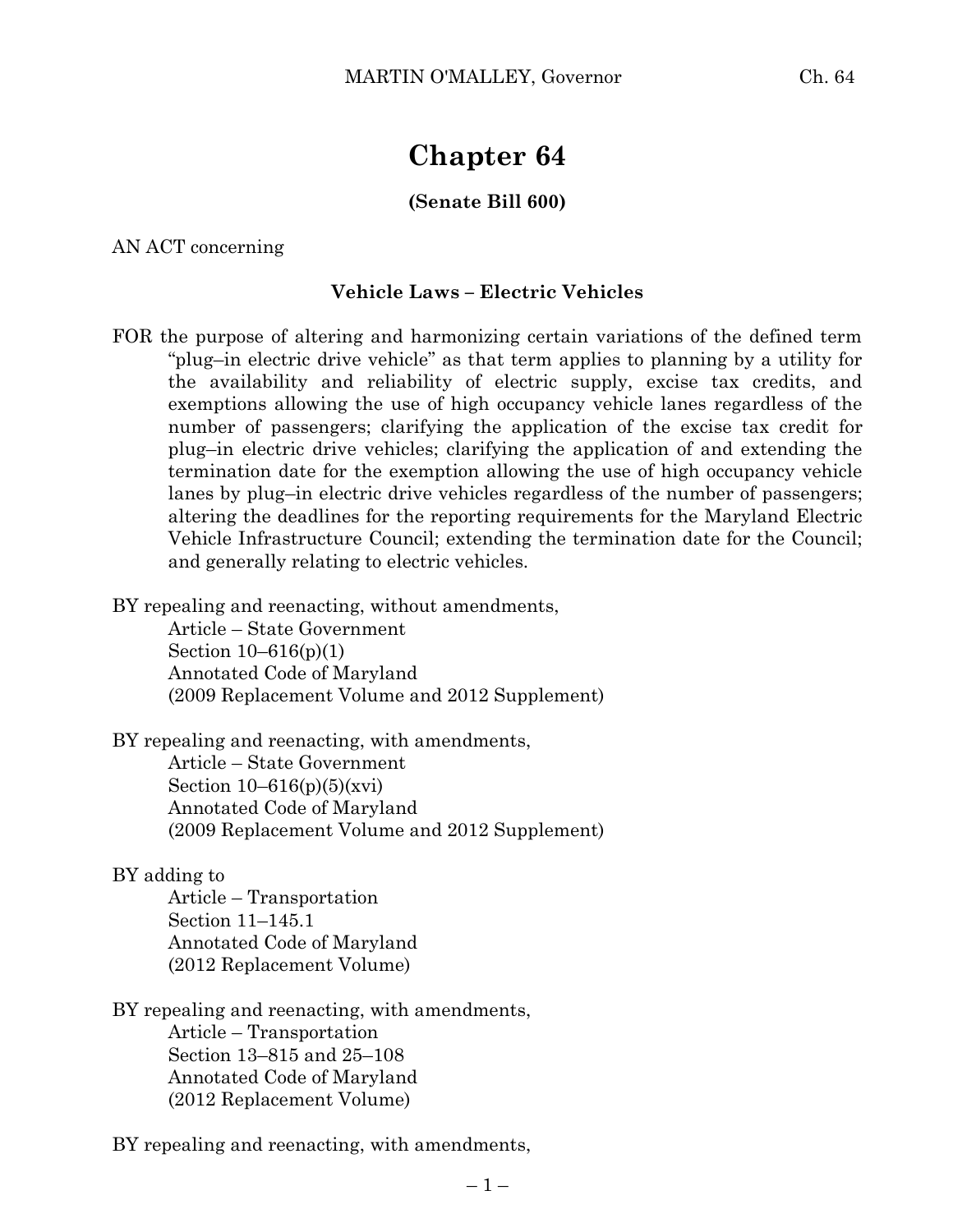Chapter 491 of the Acts of the General Assembly of 2010 Section 2

- BY repealing and reenacting, with amendments, Chapter 492 of the Acts of the General Assembly of 2010 Section 2
- BY repealing and reenacting, without amendments, Chapter 400 of the Acts of the General Assembly of 2011 Section 1(b)
- BY repealing and reenacting, with amendments, Chapter 400 of the Acts of the General Assembly of 2011 Section 1(h) and 2
- BY repealing and reenacting, without amendments, Chapter 401 of the Acts of the General Assembly of 2011 Section 1(b)
- BY repealing and reenacting, with amendments, Chapter 401 of the Acts of the General Assembly of 2011 Section 1(h) and 2

SECTION 1. BE IT ENACTED BY THE GENERAL ASSEMBLY OF MARYLAND, That the Laws of Maryland read as follows:

# **Article – State Government**

### 10–616.

(p) (1) Except as provided in paragraphs (2) through (5) of this subsection, a custodian may not knowingly disclose a public record of the Motor Vehicle Administration containing personal information.

(5) Notwithstanding the provisions of paragraphs (3) and (4) of this subsection, a custodian shall disclose personal information:

(xvi) for use by an electric company, as defined in  $\S$  1–101 of the Public Utilities Article, but only:

1. information describing a plug–in **ELECTRIC DRIVE** vehicle, as defined in § **[**25–108**] 11–145.1** of the Transportation Article, and identifying the address of the registered owner of the plug–in vehicle;

2. for use in planning for the availability and reliability of the electric power supply; and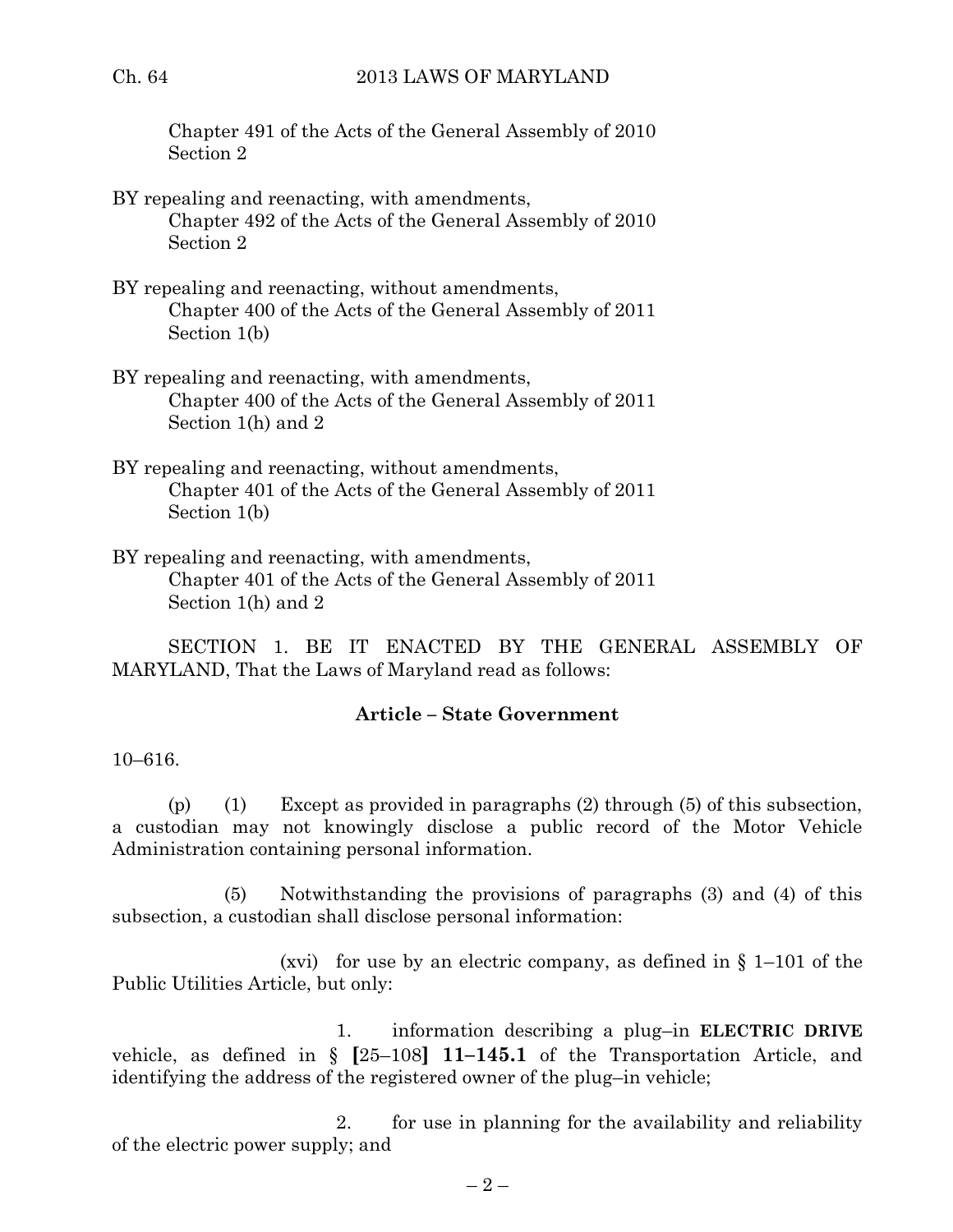3. if the information is not:

A. published or redisclosed, including redisclosed to an affiliate as defined in § 7–501 of the Public Utilities Article; or

B. used for marketing or solicitation purposes; and

## **Article – Transportation**

**11–145.1.**

**(A) "PLUG–IN ELECTRIC DRIVE VEHICLE" MEANS A MOTOR VEHICLE THAT:**

**(1) IS MADE BY A MANUFACTURER;**

**(2) IS MANUFACTURED PRIMARILY FOR USE ON PUBLIC STREETS, ROADS, AND HIGHWAYS;**

**(3) IS RATED AT NOT MORE THAN 8,500 POUNDS UNLOADED GROSS VEHICLE WEIGHT;**

**(4) HAS A MAXIMUM SPEED CAPABILITY OF AT LEAST 55 MILES PER HOUR; AND**

**(5) IS PROPELLED TO A SIGNIFICANT EXTENT BY AN ELECTRIC MOTOR THAT DRAWS ELECTRICITY FROM A BATTERY THAT:**

**(I) HAS A CAPACITY OF NOT LESS THAN 4 KILOWATT–HOURS FOR 4–WHEELED MOTOR VEHICLES AND NOT LESS THAN 2.5 KILOWATT–HOURS FOR 2–WHEELED OR 3–WHEELED MOTOR VEHICLES; AND**

**(II) IS CAPABLE OF BEING RECHARGED FROM AN EXTERNAL SOURCE OF ELECTRICITY.**

**(B) "PLUG–IN ELECTRIC DRIVE VEHICLE" INCLUDES A QUALIFYING VEHICLE THAT HAS BEEN MODIFIED FROM ORIGINAL MANUFACTURER SPECIFICATIONS.**

13–815.

(a) **[**(1)**]** In this **[**section the following words have the meanings indicated.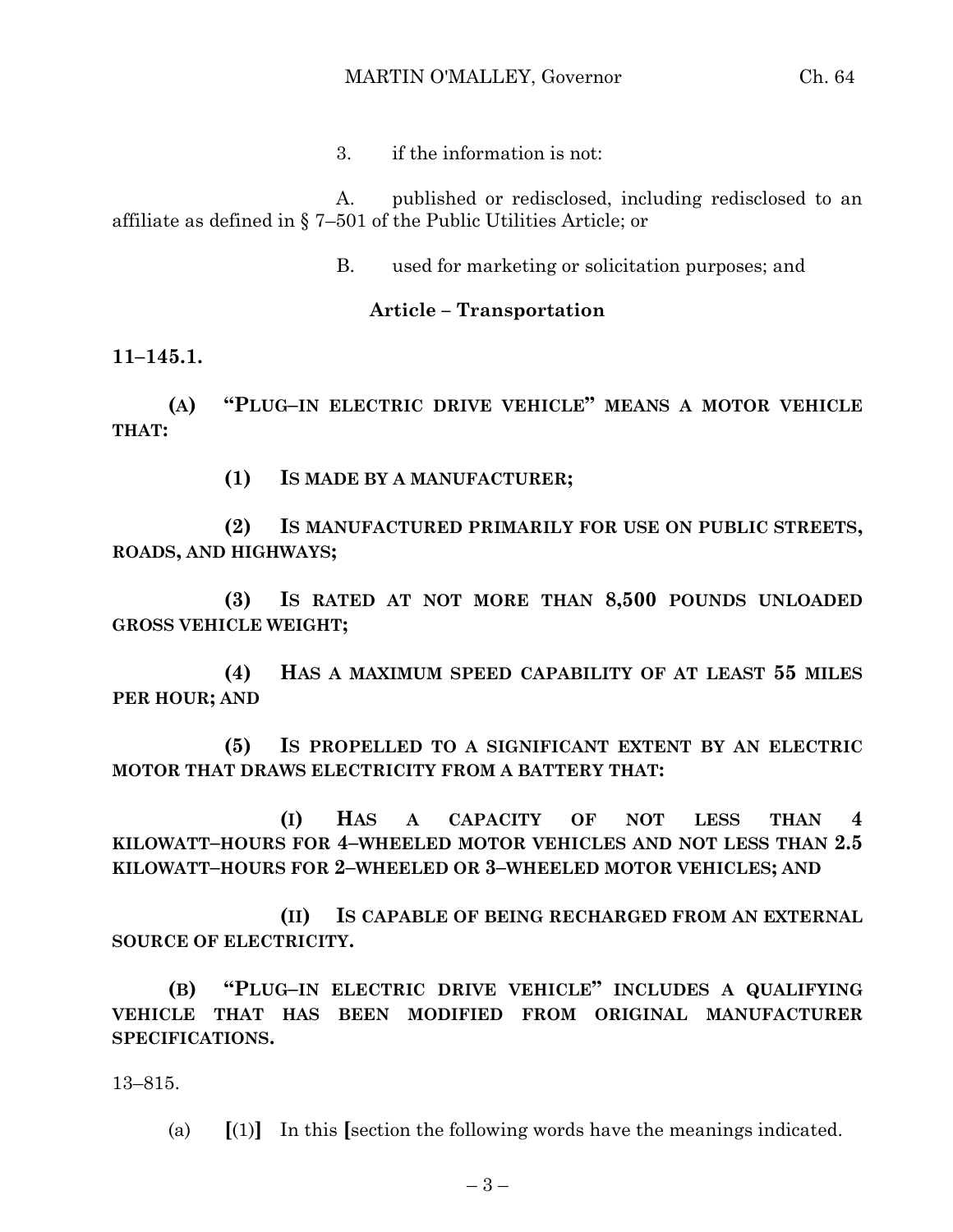(2) "Excise**] SECTION, "EXCISE** tax" means the tax imposed under § 13–809 of this subtitle.

**[**(3) "Qualified plug–in electric drive vehicle" means a motor vehicle that:

(i) Is made by a manufacturer;

(ii) Is manufactured primarily for use on public streets, roads,

and highways;

(iii) Has not been modified from original manufacturer specifications;

resale;

(iv) Is acquired for use or lease by the taxpayer and not for

(v) Is rated at not more than 8,500 pounds unloaded gross vehicle weight;

(vi) Has a maximum speed capability of at least 55 miles per hour;

(vii) Is propelled to a significant extent by an electric motor that draws electricity from a battery that:

1. For a 4–wheeled motor vehicle, has a capacity of not less than 4 kilowatt–hours;

2. For a 2–wheeled or 3–wheeled motor vehicle, has a capacity of not less than 2.5 kilowatt–hours; and

3. Is capable of being recharged from an external source of electricity; and

(viii) Is titled by the taxpayer on or after October 1, 2010, but before July 1, 2013.**]**

(b) **THIS SECTION APPLIES ONLY TO A PLUG–IN ELECTRIC DRIVE VEHICLE THAT:**

**(1) HAS NOT BEEN MODIFIED FROM ORIGINAL MANUFACTURER SPECIFICATIONS;**

 $-4-$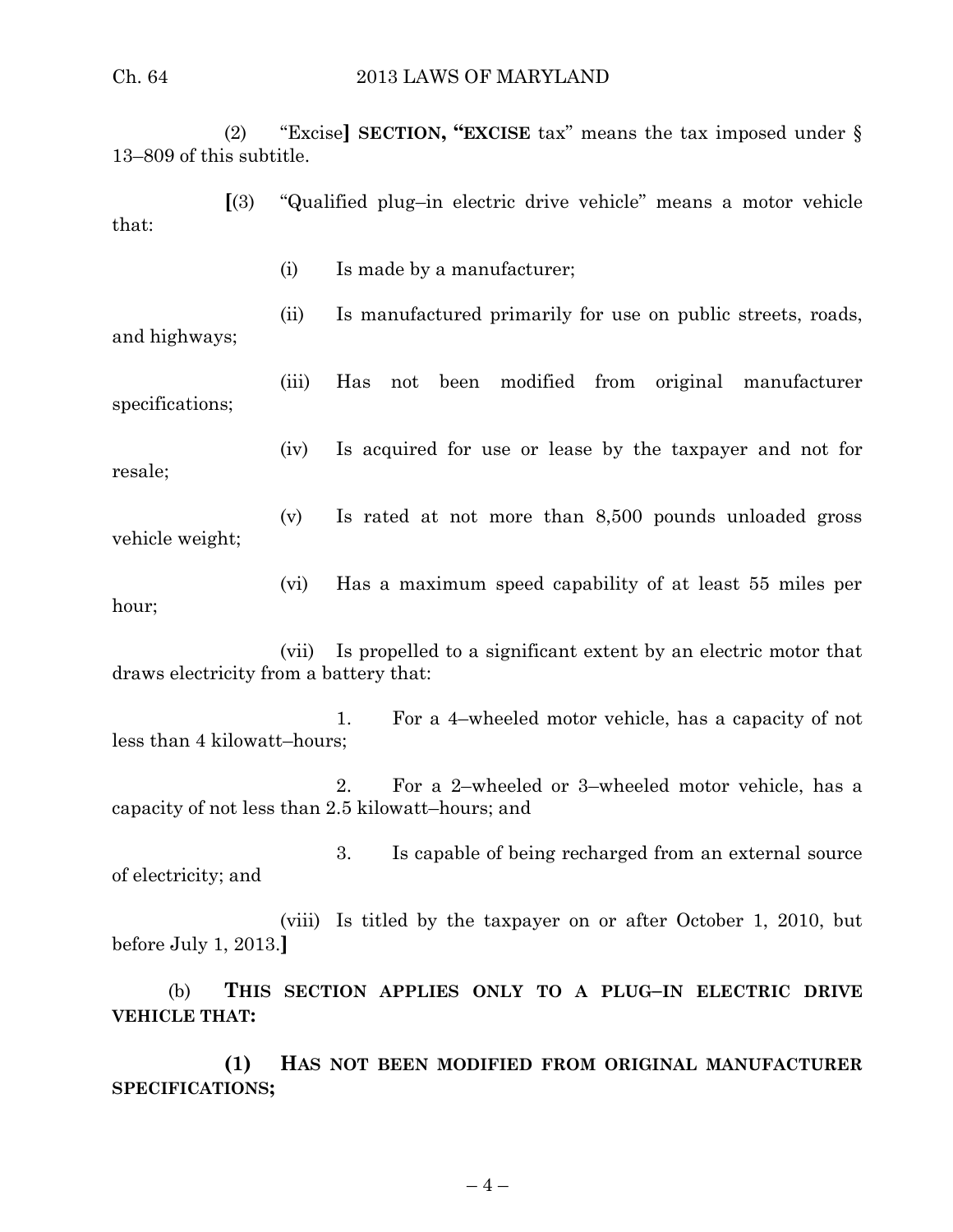**(2) IS ACQUIRED FOR USE OR LEASE BY THE TAXPAYER AND NOT FOR RESALE; AND**

# **(3) IS TITLED BY THE TAXPAYER ON OR AFTER OCTOBER 1, 2010, BUT BEFORE JULY 1, 2013.**

**(C)** (1) A credit is allowed against the excise tax imposed for a **[**qualified**]** plug–in electric drive vehicle.

(2) Subject to the limitations under subsections (c) through (e) of this section, the credit allowed under this section equals 100% of the excise tax imposed for a vehicle.

**[**(c)**] (D)** The credit allowed under this section may not exceed \$2,000.

**[**(d)**] (E)** The credit allowed under this section is limited to the acquisition of:

- (1) One vehicle per individual; and
- (2) 10 vehicles per business entity.

**[**(e)**] (F)** A credit may not be claimed under this section:

(1) For a vehicle unless the vehicle is registered in the State;

(2) Unless the manufacturer has already conformed to any applicable State or federal laws or regulations governing clean–fuel vehicle or electric vehicle purchases applicable during the calendar year in which the vehicle is titled; or

(3) For a vehicle that was initially registered in another state.

**[**(f)**] (G)** The Motor Vehicle Administration shall administer the credit under this section.

### 25–108.

(a) **[**(1)**]** In this **[**section the following words have the meanings indicated.

(2)**] SECTION,** "HOV lane" means a high occupancy vehicle lane, the use of which is restricted by a traffic control device during specified times to vehicles carrying at least a specified number of occupants.

**[**(3) "Plug–in vehicle" means a motor vehicle that: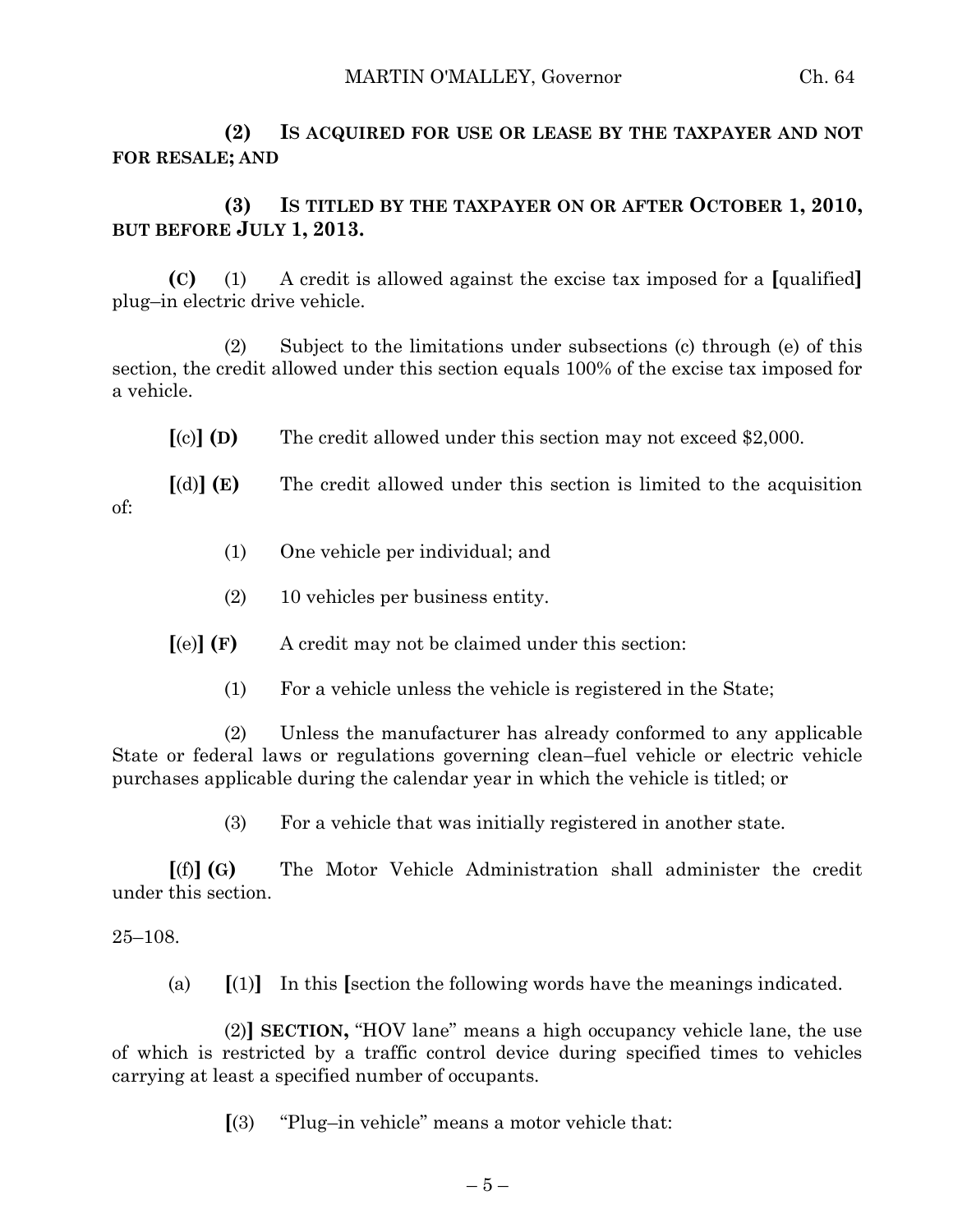### Ch. 64 2013 LAWS OF MARYLAND

(i) Is made by a manufacturer;

(ii) Is manufactured primarily for use on public streets, roads, and highways;

(iii) Has not been modified from original manufacturer

(iv) Is rated at not more than 8,500 pounds unloaded gross vehicle weight;

(v) Has a maximum speed capability of at least 65 miles per hour; and

(vi) Is propelled to a significant extent by an electric motor that draws electricity from a battery that:

1. Has a capacity of not less than 4 kilowatt–hours for 4–wheeled motor vehicles and not less than 2.5 kilowatt–hours for 2–wheeled or 3–wheeled motor vehicles; and

2. Is capable of being recharged from an external source of electricity.**]**

(b) **THIS SECTION APPLIES ONLY TO A PLUG–IN ELECTRIC DRIVE VEHICLE THAT HAS A MAXIMUM SPEED CAPABILITY OF AT LEAST 65 MILES PER HOUR.**

**(C)** Whenever the State Highway Administration designates a portion of a highway as an HOV lane, the HOV lane may be used at all times by plug–in **ELECTRIC DRIVE** vehicles that have obtained a permit from the Administration under this section, regardless of the number of passengers in the vehicle.

**[**(c)**] (D)** (1) The Administration, the State Highway Administration, and the Department of State Police shall consult to design a permit to designate a vehicle as a plug–in **ELECTRIC DRIVE** vehicle authorized to use an HOV lane.

(2) The Administration may charge a fee, not to exceed \$20, for issuing a permit under this section.

(3) The Administration, on the recommendation of the State Highway Administration, may limit the number of permits issued to ensure HOV lane operations are not degraded to an unacceptable level.

– 6 –

specifications;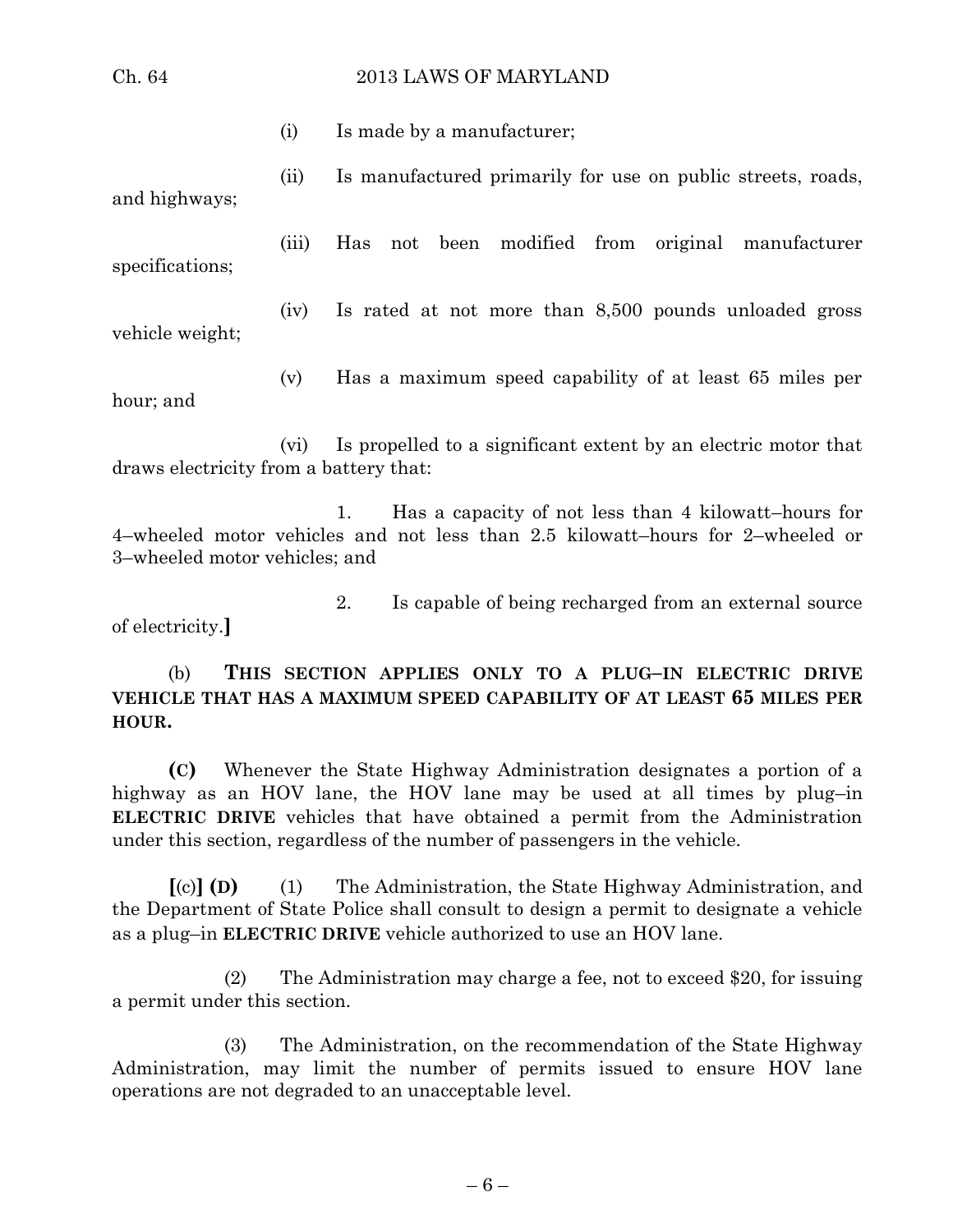**[**(d)**] (E)** On or before January 1 of each year, the Administration and the State Highway Administration jointly shall report to the Governor and, in accordance with § 2–1246 of the State Government Article, the General Assembly on the effect of the use of the plug–in **ELECTRIC DRIVE** vehicle permits issued under this section on the operation of HOV lanes in the State.

### **Chapter 491 of the Acts of 2010**

SECTION 2. AND BE IT FURTHER ENACTED, That this Act shall take effect October 1, 2010. It shall remain effective for a period of **[**3**] 7** years and, at the end of September 30, **[**2013**] 2017**, with no further action required by the General Assembly, this Act shall be abrogated and of no further force and effect.

### **Chapter 492 of the Acts of 2010**

SECTION 2. AND BE IT FURTHER ENACTED, That this Act shall take effect October 1, 2010. It shall remain effective for a period of **[**3**] 7** years and, at the end of September 30, **[**2013**] 2017**, with no further action required by the General Assembly, this Act shall be abrogated and of no further force and effect.

### **Chapter 400 of the Acts of 2011**

SECTION 1. BE IT ENACTED BY THE GENERAL ASSEMBLY OF MARYLAND, That:

(b) There is a Maryland Electric Vehicle Infrastructure Council.

(h) (1) On or before **[**January 1, 2012**] DECEMBER 1, 2013 AND DECEMBER 1, 2014**, the Council shall submit **[**an interim report**] INTERIM REPORTS** of its work and recommendations to the Governor and, subject to § 2–1246 of the State Government Article, the General Assembly.

(2) On or before **[**December 1, 2012**] JUNE 30, 2015**, the Council shall submit a final report of its work and recommendations to the Governor and, subject to § 2–1246 of the State Government Article, the General Assembly.

SECTION 2. AND BE IT FURTHER ENACTED, That this Act shall take effect July 1, 2011. It shall remain effective for a period of **[**2**] 4** years and, at the end of June 30, **[**2013**] 2015**, with no further action required by the General Assembly, this Act shall be abrogated and of no further force and effect.

### **Chapter 401 of the Acts of 2011**

SECTION 1. BE IT ENACTED BY THE GENERAL ASSEMBLY OF MARYLAND, That: